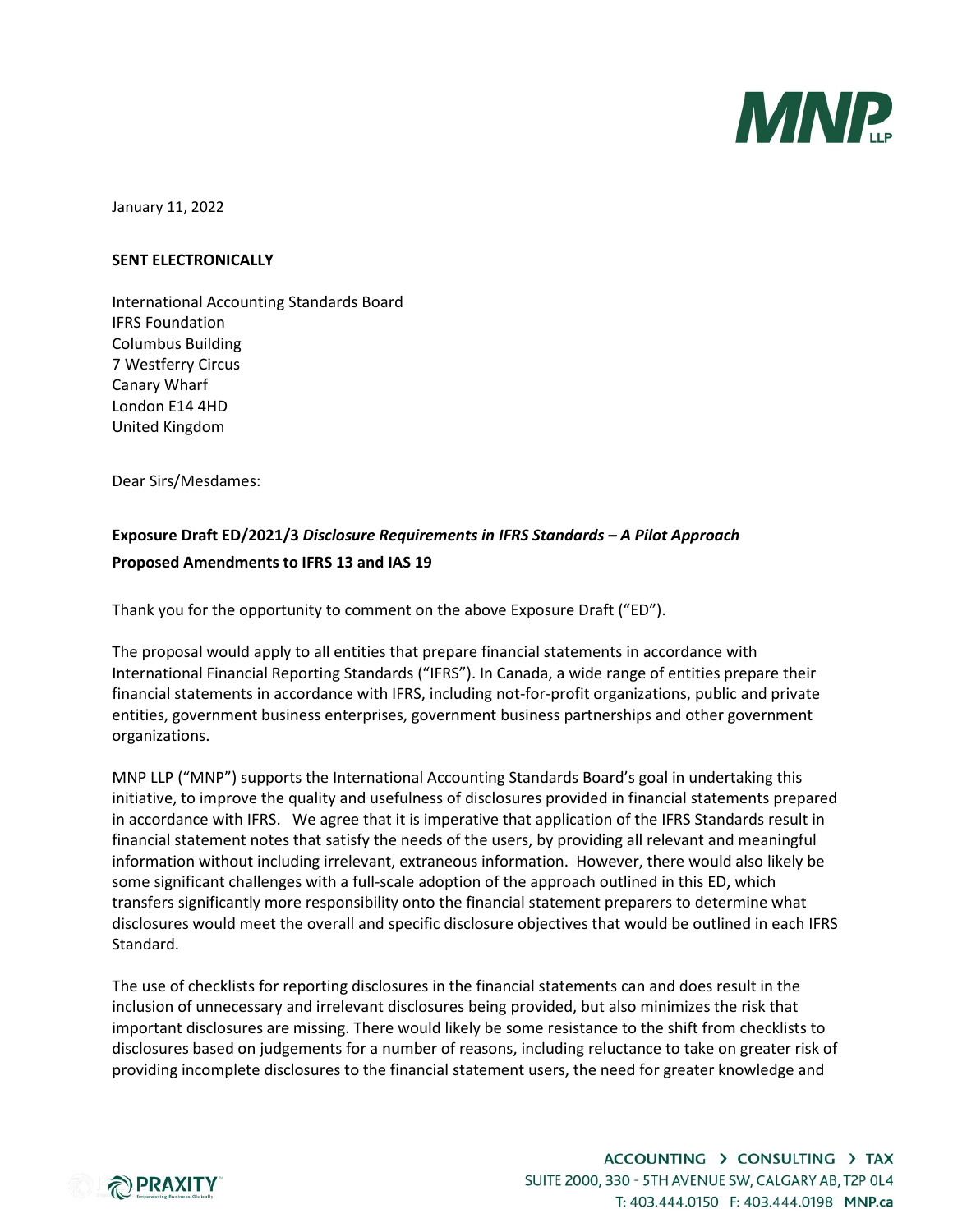experience to ascertain what disclosures would satisfy the objectives, and the burden of having to implement changes to existing processes for financial statement disclosure reporting.

We believe that the challenges for financial statement preparers, auditors and securities regulators under the approach proposed in the ED will vary by IFRS Standard. Determining how best to satisfy the disclosure objectives related to some Standards will be easier for some Standards than for others. We expect that the quality of disclosure reporting would also be a function of the skill and experience of the financial statement preparer and the control processes entities have in place related to judgements on the amount and type of information required to meet disclosure objectives.

We expect that disclosures based on judgement would likely result in greater disclosure diversity in practice, which would create new challenges for auditors and regulators that have experienced a fairly high degree of consistency from entities under the 'checklist' approach.

As we initially indicated, we are in favour of initiatives intended to improve the quality of disclosure reporting for users. We are concerned that the approach proposed in the ED would not necessarily improve disclosure quality so much as reducing one problem (too much irrelevant disclosure) while introducing other problems.

Our responses to the questions set out by the International Accounting Standards Board (the "**Board**") in its request for comments are provided below.

### **The proposed Guidance for developing disclosure requirements in IFRS Standards in future**

### **Question 1—Using overall disclosure objectives**

**Paragraphs DG5–DG7 of this Exposure Draft explain how the Board proposes to use overall disclosure objectives in future.** 

- **(a) Do you agree that the Board should use overall disclosure objectives within IFRS Standards in future? Why or why not?**
- **(b) Do you agree that overall disclosure objectives would help entities, auditors and regulators determine whether information provided in the notes meets overall user information needs? Why or why not?**

We agree that the Standard-focused disclosure objectives would clarify how the overall objectives provided in the *Conceptual Framework for Financial Reporting* and IAS 1 *Presentation of Financial Statements* apply to individual accounts, transactions and other matters reported in the financial statements. Understanding the purpose of Standard-specific disclosures in the context of the overall information needs of the financial statement users might also assist some preparers to prepare better disclosures.

We don't, however, expect that Standard-specific overall disclosure objectives would result in a significant difference to the overall relevance and usefulness of financial statement disclosures. They are too general to be practically used in determining the appropriate scope and scale of disclosures. Conversely, we caution that any over-reliance on overall disclosure objectives in making significant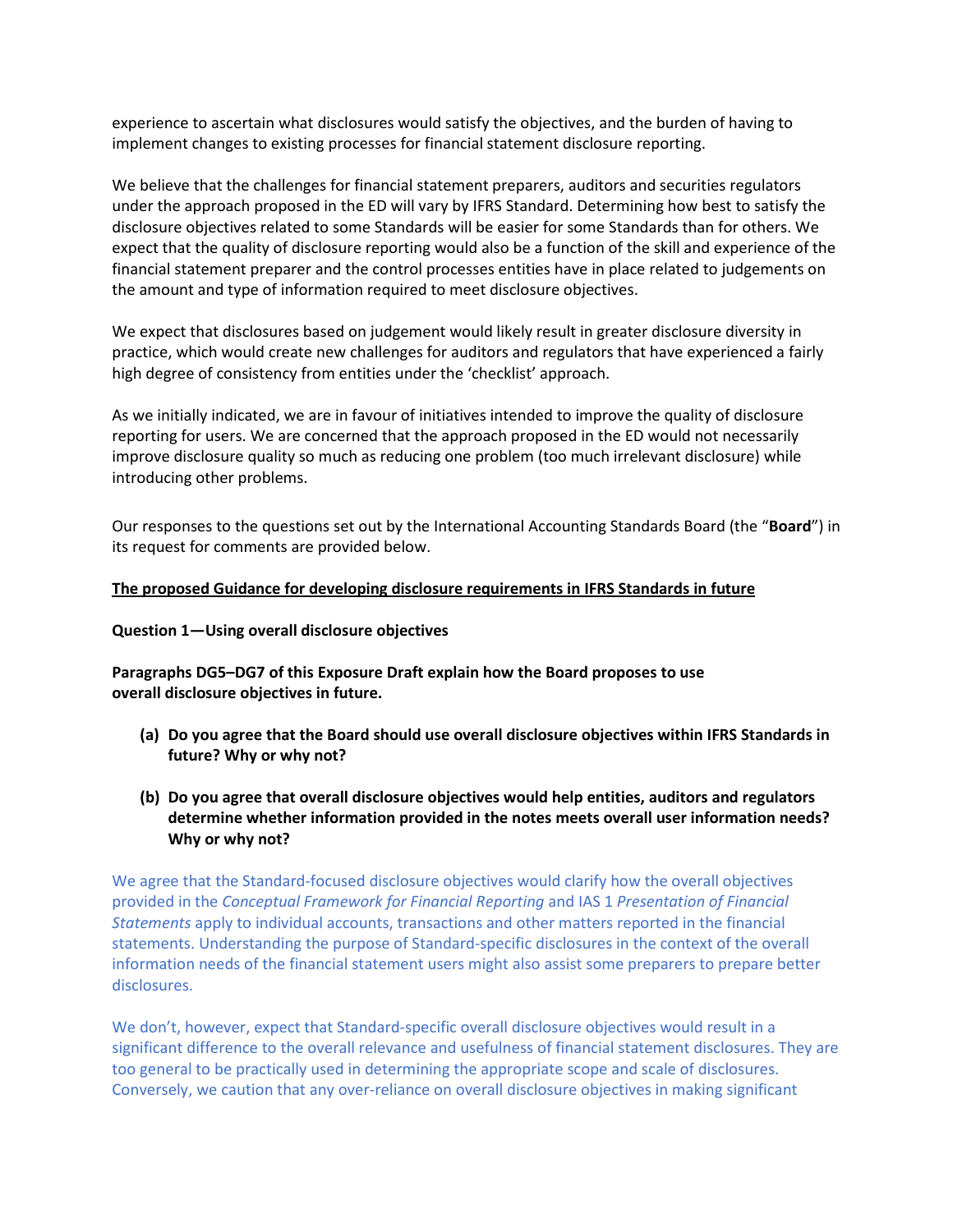decisions about disclosures could be detrimental to the overall quality of financial statement disclosures, if not supplemented by sufficient specific guidance on necessary disclosures. We suggest it may be helpful to indicate the purpose of providing overall disclosure objectives and their limitations to ensure that disclosure judgements don't become largely based on overall objectives that could be broadly interpreted, which may result in inconsistent application and incomparability.

### **Question 2—Using specific disclosure objectives and the disclosure problem**

# **Paragraphs DG8–DG10 of this Exposure Draft explain how the Board proposes to use specific disclosure objectives in future.**

- **(a) Do you agree that specific disclosure objectives, and the explanation of what the information is intended to help users do, would help entities apply judgements effectively when preparing their financial statements to:**
	- **(i) provide relevant information;**
	- **(ii) eliminate irrelevant information; and**
	- **(iii) communicate information more effectively?**

**Why or why not? If not, what alternative approach would you suggest and why?**

**(b) Do you agree that specific disclosure objectives, and the explanation of what the information is intended to help users do, would provide a sufficient basis for auditors and regulators to determine whether an entity has applied judgements effectively when preparing their financial statements? Why or why not?**

Our view is that general disclosure objectives alone would not provide adequate guidance for financial statement preparers to improve the quality and usefulness of financial statement note disclosures. Accordingly, we agree that more specificity with respect to the disclosure requirements provided within individual IFRS Standards would be a necessary component of this approach.

The specific disclosure objectives provided in the standards piloted in the ED, including the explanations of how the information will be helpful to users, in our view, clearly articulate what information must be provided as well as the purpose behind why that information is considered important for the users of the financial statements. There is very little ambiguity related to what specifically needs to be provided in the financial statement notes to satisfy that objective.

Although we agree that the proposed specific disclosure requirements piloted in the ED provide sufficient information for us to ascertain what disclosures would satisfy those specific objectives, we aren't certain whether this would be a view shared universally. To the extent that financial statement preparers would not be comfortable applying judgement to satisfy the specific disclosure objectives of any or all IFRS Standards we expect that a segment of preparers will prefer to follow a checklist-based approach.

Providing an explanation of how the information would be helpful to the user would, in our view, help preparers when making materiality judgements about what specific disclosures are useful and necessary. While we recognize that guidance on the application of materiality to financial statement disclosures is covered in other guidance, we believe that integrating the principles of materiality related to disclosures reporting into the overall or specific disclosure objectives sections of each of the specific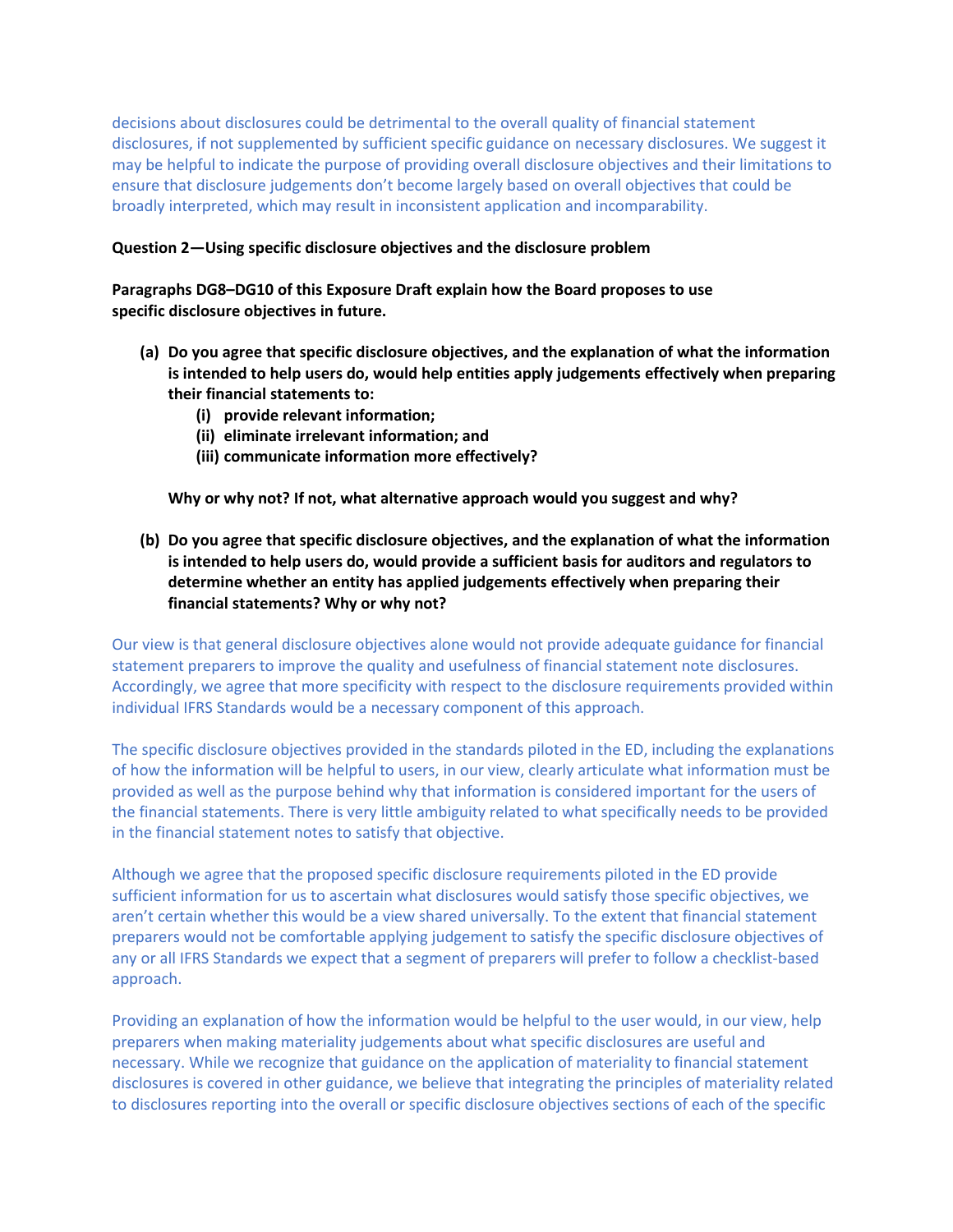Standards would assist preparers to reduce the number of irrelevant disclosures reported in the financial statements.

**Question 3—Increased application of judgement**

**Paragraphs DG2–DG3 and DG8–DG13 of this Exposure Draft explain why, in future, the Board proposes to:**

- **(a) use prescriptive language to require an entity to comply with the disclosure objectives.**
- **(b) typically use less prescriptive language when referring to items of information to meet specific disclosure objectives. An entity, therefore, would need to apply judgement to determine the information to disclose in its circumstances.**

**This approach is intended to shift the focus from applying disclosure requirements like a checklist to determining whether disclosure objectives have been satisfied in the entity's own circumstances. Paragraphs BC188–BC191 of the Basis for Conclusions describe the likely effects of this approach on the behaviour of entities, auditors and regulators towards disclosures in financial statements. Paragraphs BC192–BC212 of the Basis for Conclusions describe the likely effects of this approach on the quality of financial reporting, including the cost consequences of the approach.**

- **(a) Do you agree with this approach? Why or why not? If not, what alternative approach do you suggest and why?**
- **(b) Do you agree that this approach would be effective in discouraging the use of disclosure requirements in IFRS Standards like a checklist? Why or why not?**
- **(c) Do you agree that this approach would be effective in helping to address the disclosure problem? For example, would the approach help entities provide decision-useful information in financial statements? Why or why not?**
- **(d) Do you agree that this approach would be operational and enforceable in practice? Why or why not?**
- **(e) Do you have any comments on the cost of this approach, both in the first year of application and in subsequent years? Please explain the nature of any expected incremental costs, for example, changes to the systems that entities use to produce disclosures in financial statements, additional resources needed to support the increased application of judgement, additional audit costs, costs for users in analysing information, or changes for electronic reporting.**

We expect that requiring disclosures based on satisfying disclosure objectives wouldn't be a welcome change for preparers that prefer the unambiguity of an approach based on specific disclosure requirements over having to interpret what disclosures are needed to satisfy disclosure objectives. The application of judgement necessary for making such determinations may also require more skill and experience than some preparers' existing processes can provide.

Disclosure checklists are commonly considered to be an effective control to ensure the completeness of financial statement disclosure reporting. Although the application of a disclosure checklist may and sometimes does result in the inclusion of irrelevant disclosures in the financial statements, preparers using a checklist have confidence that all relevant information disclosures have been provided. There is a higher inherent risk that the disclosures that are important for users' decision-making are incomplete or omitted entirely if disclosure checklists are not used as a detective control tool.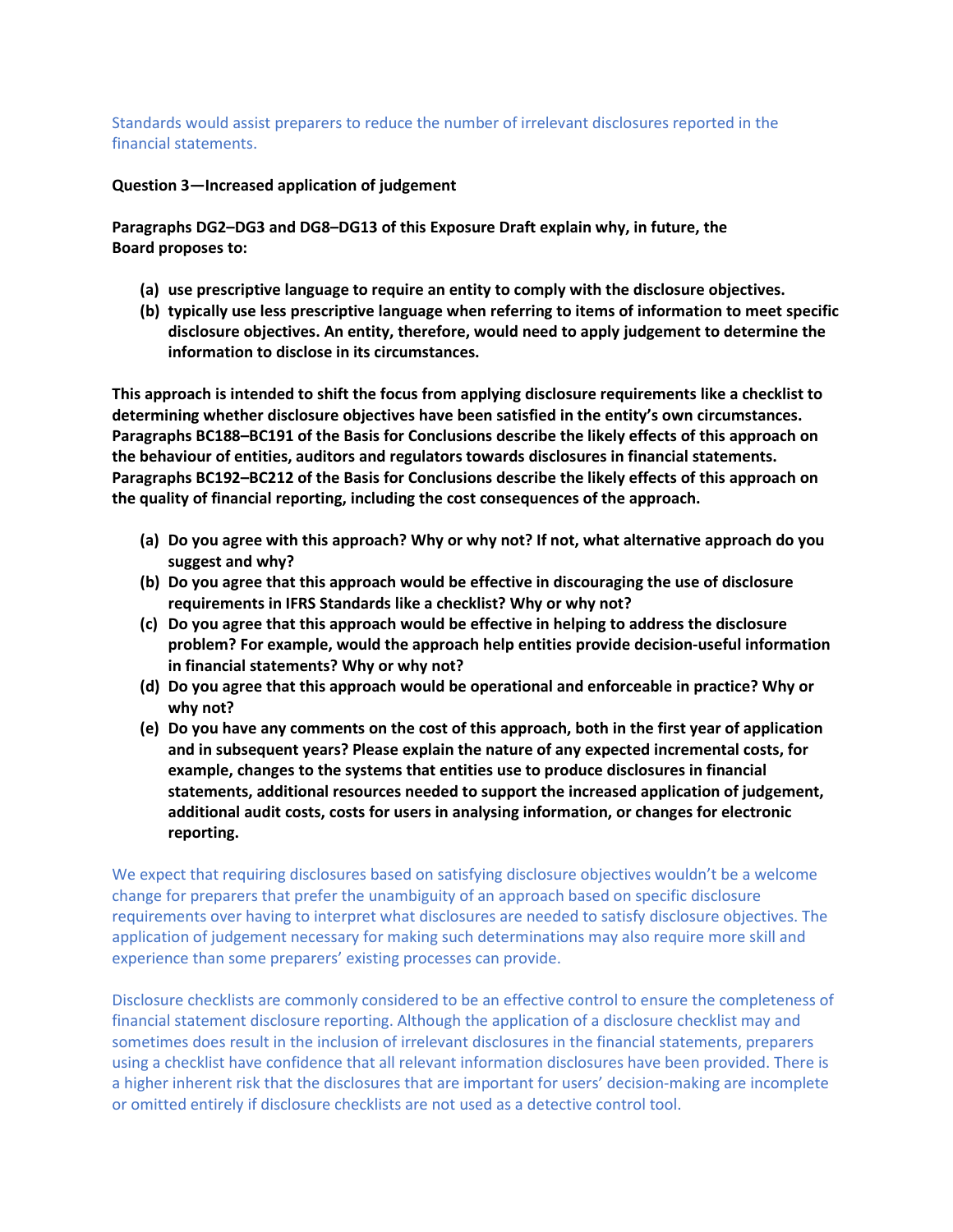Auditors would also have to implement certain changes to their processes in order to ensure disclosures satisfy disclosure objectives. Differences of opinion about whether disclosure judgements made by the auditors' clients sufficiently satisfy disclosure objectives are likely to be an outcome of a shift to an objectives-based approach, and we also expect that there will be greater disclosure diversity in practice as a result of different interpretations about the type and extent of disclosures necessary to satisfy disclosure objectives.

Given the likely scale of process changes, including possible changes in roles and responsibilities and a greater inherent risk of failure to disclose relevant useful disclosures, we suggest that allowances be made for a long transition period, possibly also incorporating additional allowances for entities that are below certain size thresholds, if the Board decides to proceed with the proposals outlined in the ED.

### **Question 4—Describing items of information to promote the use of judgement**

**The Board proposes to use the following less prescriptive language when identifying items of information: 'While not mandatory, the following information may enable an entity to meet the disclosure objective'. Paragraph BC19–BC26 of the Basis for Conclusions describe the Board's reasons for this language and alternative options that the Board considered.**

**Do you agree that the proposed language is worded in a way that makes it clear that entities need to apply judgement to determine how to meet the specific disclosure objective? If not, what alternative language would you suggest and why?**

Although we appreciate that the intent behind providing non-mandatory disclosures is to assist financial statement preparers in determining how they can satisfy the overall and specific disclosure objectives, we anticipate that the outcome related to non mandatory disclosures will be relatively binary in practice.

There will most likely be a group of financial statement preparers who will provide the disclosures, whether they are described as non-mandatory or not, out of an abundance of caution. On the other hand, we anticipate that there will also be financial statement preparers who would interpret 'nonmandatory' disclosures as being always optional but never required disclosures.

We expect that entities previously providing disclosures that are non-mandatory under the proposed approach would generally be able to make well-considered choices about whether it would be helpful to the users to continue to include those disclosures or not. Decisions about whether to provide nonmandatory disclosures will be more difficult when applying an IFRS Standard for the first time, or when applying an IFRS Standard to a new transaction or situation.

Differences in judgements about the need for non-mandatory disclosures would likely result in less consistent disclosure reporting among entities, and it would be challenging for auditors and securities regulators to enforce the consistent reporting of non-mandatory disclosure requirements.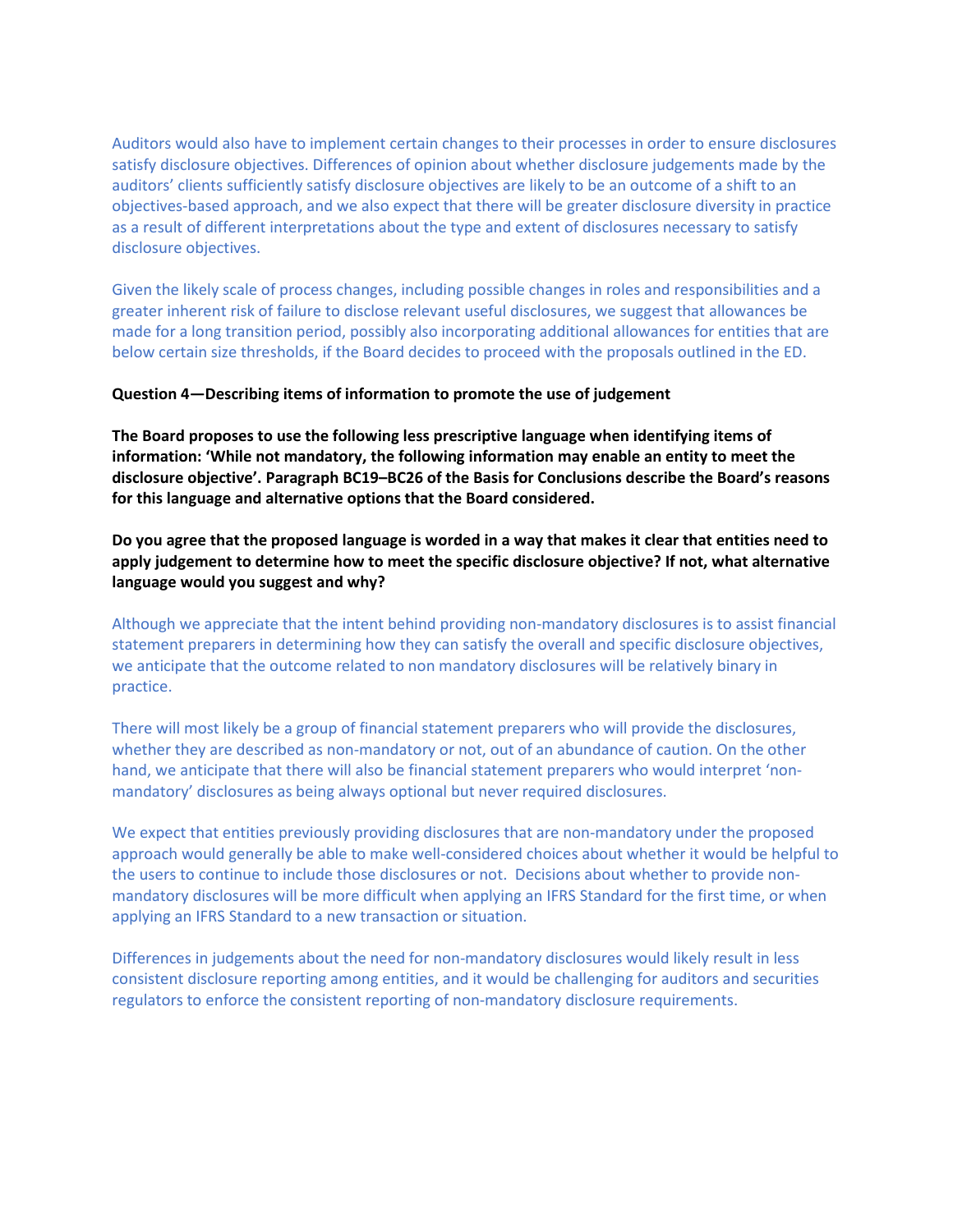**Question 5—Other comments on the proposed Guidance**

**Paragraphs BC27–BC56 of the Basis for Conclusions describe other aspects of how the Board proposes to develop disclosure requirements in IFRS Standards in future applying the proposed Guidance. Paragraphs BC188–BC212 of the Basis for Conclusions explain the expected effects of any disclosure requirements developed using the proposed Guidance.**

**Do you have any other comments on these aspects? Please indicate the specific paragraphs or group of paragraphs to which your comments relate (if applicable).**

We welcome the Board's efforts to develop disclosure requirements by applying a consistent methodology. Comments on these aspects have been included in our responses to the previous questions, where applicable.

## **Proposed amendments to IFRS 13** *Fair Value Measurement* **applying the proposed Guidance**

**Question 6—Overall disclosure objective for assets and liabilities measured at fair value in the statement of financial position after initial recognition**

**Paragraphs BC62–BC73 of the Basis for Conclusions describe the Board's reasons for proposing the overall disclosure objective for assets and liabilities measured at fair value in the statement of financial position after initial recognition.**

**Do you agree that this proposed objective would result in the provision of useful information that meets the overall user information needs about assets and liabilities measured at fair value in the statement of financial position after initial recognition? If not, what alternative objective do you suggest and why?**

The proposed overall disclosure objectives provided in the proposed amendments to IFRS 13 appear largely consistent with the implicit objectives of the existing IFRS 13 disclosure requirements. For this reason, we do not expect that the proposed amendments would result in significant changes in fair value disclosures.

**Question 7—Specific disclosure objectives for assets and liabilities measured at fair value in the statement of financial position after initial recognition**

**Paragraphs BC74–BC97 of the Basis for Conclusions describe the Board's reasons for proposing the specific disclosure objectives about assets and liabilities measured at fair value in the statement of financial position after initial recognition, and discuss approaches that the Board considered but rejected.**

- **(a) Do you agree that the proposed specific disclosure objectives capture detailed user information needs about assets and liabilities measured at fair value in the statement of financial position after initial recognition? Why or why not? If not, what changes do you suggest?**
- **(b) Do you agree that the proposed specific disclosure objectives would result in the provision of information about material fair value measurements and the elimination of information about immaterial fair value measurements in financial statements? Why or why not?**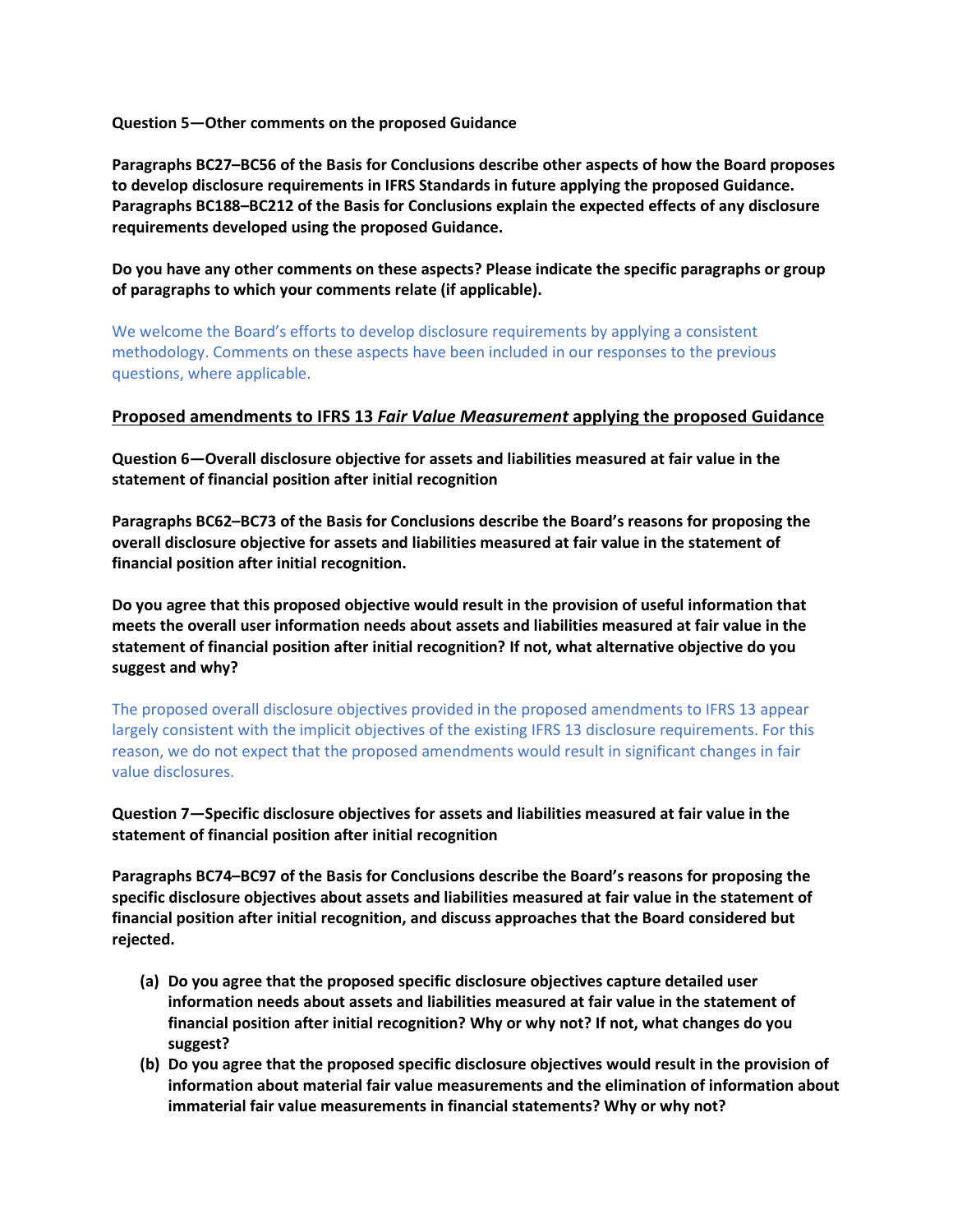- **(c) Do you agree that the benefits of the specific disclosure objectives would justify the costs of satisfying them? Why or why not? If you disagree, how should the objectives be changed so that the benefits justify the costs? Please indicate the specific disclosure objective(s) to which your comments relate.**
- **(d) Do you have any other comments on the proposed specific disclosure objectives?**

## **Please indicate the specific disclosure objective(s) to which your comments relate.**

We agree that the specific disclosure objectives could help preparers understand the specific needs of the primary users of the financial statements. However, the proposed specific disclosure objectives provided in the proposed amendments to IFRS 13 appear largely consistent with the implicit objectives of the existing IFRS 13 disclosure requirements. For this reason, we do not expect that the proposed amendments would result in significant changes in fair value disclosures.

# **Question 8—Information to meet the specific disclosure objectives for assets and liabilities measured at fair value in the statement of financial position after initial recognition**

**Paragraphs BC74–BC97 of the Basis for Conclusions describe the Board's reasons for proposing the items of information to meet the specific disclosure objectives about assets and liabilities measured at fair value in the statement of financial position after initial recognition, and discuss information that the Board considered but decided not to include.**

- **(a) Do you agree that entities should be required to disclose the proposed items of information in paragraphs 105, 109 and 116 of the [Draft] amendments to IFRS 13? Why or why not? If not, what changes do you suggest and how would they help an entity to meet the specific disclosure objective?**
- **(b) Do you agree with the proposed items of information that are not mandatory but may enable entities to meet each specific disclosure objective? Why or why not? If not, what changes do you suggest and how would they help an entity to meet the specific disclosure objective?**

Paragraphs 105 and 109 describe disclosures that must be made in order to meet the specific disclosure objectives in paragraphs 104 and 108, respectively, and then also provide non-mandatory disclosures for entities to consider when determining how to satisfy the specific disclosure objectives. We support the Board's use of this hybrid approach. Including mandatory disclosures will lessen the burden and reduce the risk entities would otherwise have if they had to make all decisions about what disclosures are necessary. Mandatory disclosures will also ensure a baseline for consistency in financial statements disclosure reporting. The non-mandatory disclosure information would allow entities to make entityspecific judgements about whether such information would be relevant or useful to their financial statement users and, as a result, may eliminate some disclosures that are only currently provided because they are not considered optional under the existing Standard.

# **Question 9—Specific disclosure objective for assets and liabilities not measured at fair value in the statement of financial position but for which fair value is disclosed in the notes**

**Paragraphs BC98–BC99 of the Basis for Conclusions describe the Board's reasons for proposing the specific disclosure objective for assets and liabilities not measured at fair value in the statement of financial position but for which fair value is disclosed in the notes.**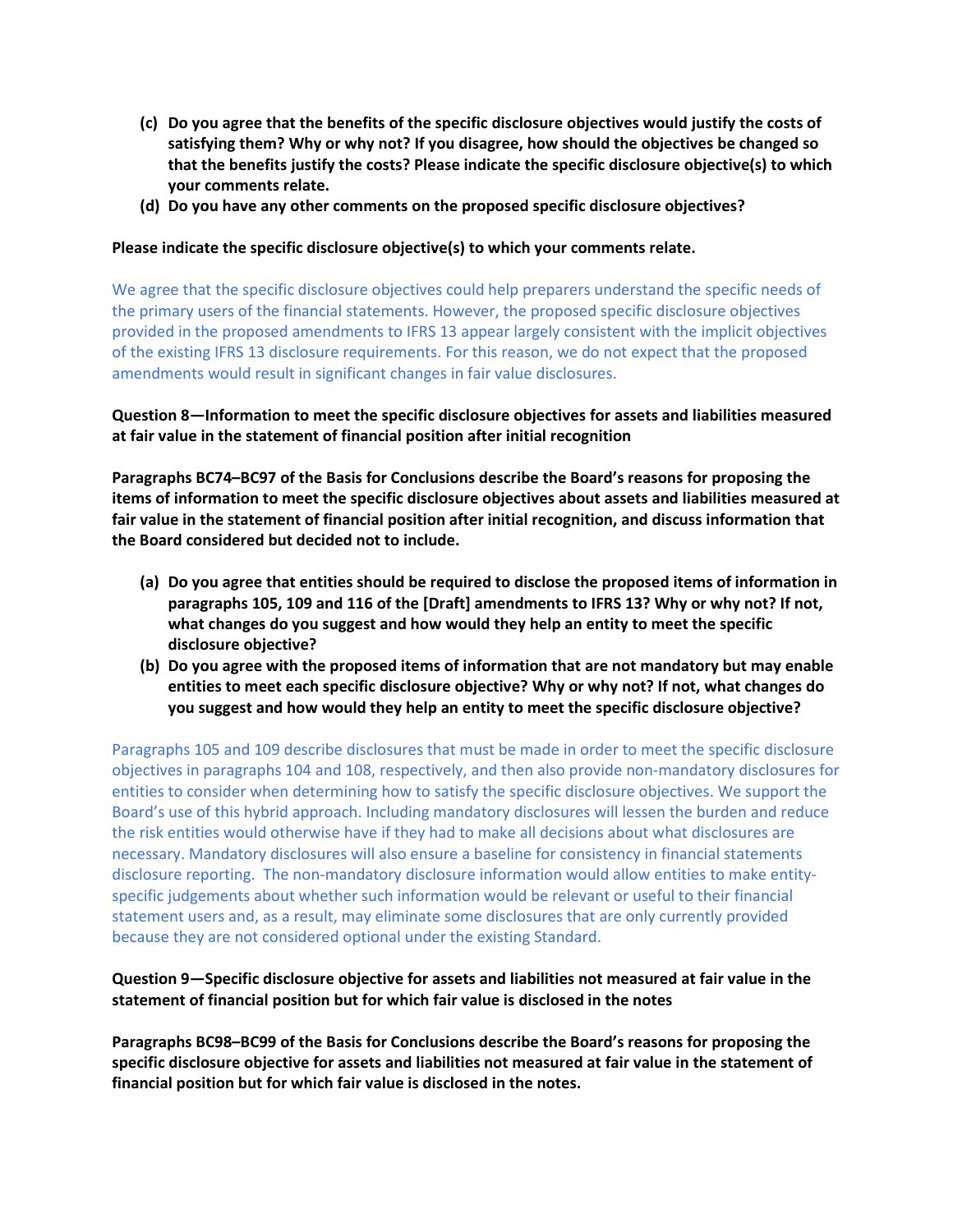- **(a) Do you agree that the proposed specific disclosure objective captures detailed user information needs about assets and liabilities not measured at fair value in the statement of financial position but for which fair value is disclosed in the notes? Why or why not? If not, what changes do you suggest?**
- **(b) Do you agree that this proposed specific disclosure objective would result in the provision of useful information about assets and liabilities not measured at fair value but for which fair value is disclosed in the notes? Why or why not?**
- **(c) Do you agree that the benefits of the specific disclosure objective would justify the costs of satisfying it? Why or why not? If you disagree, how should the objective be changed so that the benefits justify the costs?**
- **(d) Do you have any other comments about the proposed specific disclosure objective?**

We agree with the development of a specific disclosure objective for assets and liabilities not measured at fair value by focusing on the detailed information needs of the users of the financial statements specifically, on the amount, nature and other characteristics of the items not measured at fair value.

**Question 10—Information to meet the specific disclosure objective for assets and liabilities not measured at fair value in the statement of financial position but for which fair value is disclosed in the notes** 

**Paragraph BC100 of the Basis for Conclusions describes the Board's reasons for proposing the items of information to meet the specific disclosure objective about assets and liabilities not measured at fair value in the statement of financial position but for which fair value is disclosed in the notes.**

- **(a) Do you agree that entities should be required to disclose the proposed items of information in paragraph 120 of the [Draft] amendments to IFRS 13? Why or why not? If not, what changes do you suggest and how would they help an entity to meet the specific disclosure objective?**
- **(b) Do you agree with the proposed items of information that are not mandatory but may enable entities to meet the specific disclosure objective? Why or why not? If not, what changes do you suggest and how would they help an entity to meet the specific disclosure objective?**

We agree that the entities should be required to disclose the nature, risks and other characteristics of assets and liabilities not measured at fair value but for which fair value is disclosed in the notes.

**Question 11—Other comments on the proposed amendments to IFRS 13**

**Do you have any other comments on the proposed amendments to IFRS 13 in this Exposure Draft, including the analysis of the effects (paragraphs BC214–BC215 of the Basis for Conclusions) and the Illustrative Examples accompanying the Exposure Draft?**

Our comments are as outlined in response to other questions.

## **Proposed amendments to IAS 19 Employee Benefits applying the proposed Guidance**

**Question 12—Overall disclosure objective for defined benefit plans**

**Paragraphs BC107–BC109 of the Basis for Conclusions describe the Board's reasons for proposing the overall disclosure objective for defined benefit plans.**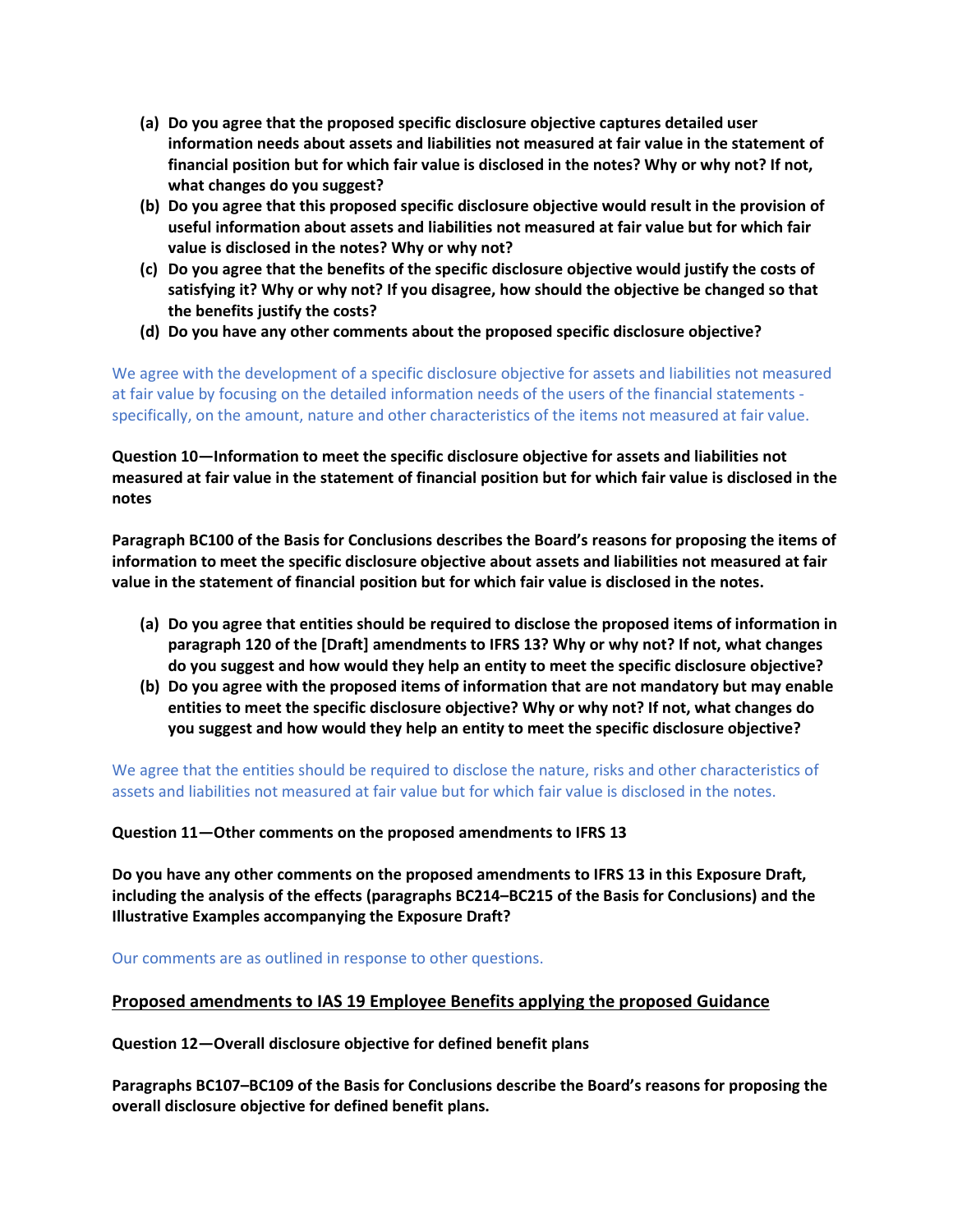# **Do you agree that this proposed objective would result in the provision of useful information that meets the overall user information needs about defined benefit plans? If not, what alternative objective do you suggest and why?**

Although we agree that the overall and specific disclosure objectives outlined for IAS 19 in the proposed amendments are appropriate objectives, we think that it would be very challenging for many financial statement preparers to determine the necessary disclosures to satisfy those disclosure objectives.

Practically speaking, if the proposed amendments to IAS 19 were made, we would expect that the vast majority of entities that report defined benefit plans wouldn't be comfortable with changing the amount and type of information disclosed and would default to the disclosure of the same information as they are currently disclosing. In cases where that decision was made, such disclosures would, in the near term at least, sufficiently satisfy the disclosure objectives. However, over time, external changes (i.e., changes in funding and other legislation, actuarial assumptions, etc.) or internal changes (i.e., plan amendments, governance, participation, etc.) may erode the effectiveness of the same disclosures in satisfying the disclosure objectives.

### **Question 13—Specific disclosure objectives for defined benefit plans**

**Paragraphs BC110–BC145 of the Basis for Conclusions describe the Board's reasons for proposing the specific disclosure objectives about defined benefit plans, and discuss approaches that the Board considered but rejected.**

- **(a) Do you agree that the proposed specific disclosure objectives capture detailed user information needs about defined benefit plans? Why or why not? If not, what changes do you suggest?**
- **(b) Do you agree that the proposed specific disclosure objectives would result in the provision of relevant information and the elimination of irrelevant information about defined benefit plans in financial statements? Why or why not?**
- **(c) Do you agree that the benefits of the specific disclosure objectives would justify the costs of satisfying them? Why or why not? If you disagree, how should the objectives be changed so that the benefits justify the costs? Please indicate the specific disclosure objective(s) to which your comments relate.**
- **(d) Do you have any other comments on the proposed specific disclosure objectives? Please indicate the specific disclosure objective(s) to which your comments relate.**

We agree that the proposed specific disclosure objectives may capture detailed user information needs; however, the Board should consider explaining the specific disclosure requirements in more detail to ensure the preparers do not omit relevant information, rendering the disclosures incomplete and inconsistent.

### **Question 14—Information to meet the specific disclosure objectives for defined benefit plans**

**Paragraphs BC110–BC145 of the Basis for Conclusions describe the Board's reasons for proposing the items of information to meet the specific disclosure objectives about defined benefit plans, and discuss information that the Board considered but decided not to include.**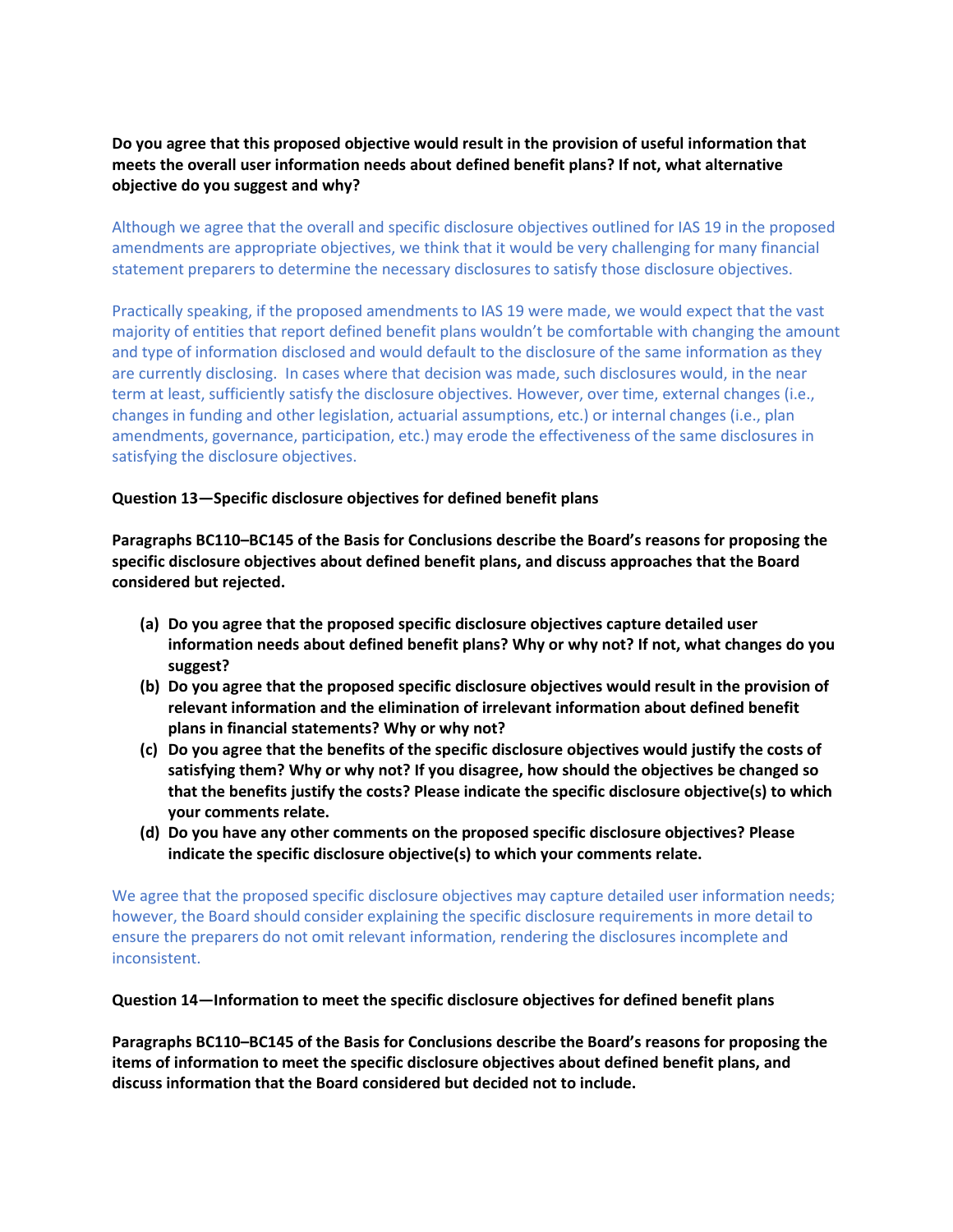- **(a) Do you agree that entities should be required to disclose the proposed items of information in paragraphs 147F, 147M and 147V of the [Draft] amendments to IAS 19? Why or why not? If not, what changes do you suggest and how would they help an entity to meet the specific disclosure objectives?**
- **(b) Do you agree with the proposed items of information that are not mandatory but may enable entities to meet each specific disclosure objective? Why or why not? If not, what changes do you suggest and how would they help an entity to meet the specific disclosure objective?**

We agree that entities should be required to disclose the information included in paragraphs 147F, 147M and 147V as these disclosures are necessary to meet the specific disclosure objective.

Under the proposed amendments, the disclosure of non-mandatory information will depend on a preparer's judgement of whether the non-mandatory information meets the specific disclosure objective. This may result in incomplete and inconsistent disclosures among different entities and may cause comparability issues.

### **Question 15—Overall disclosure objective for defined contribution plans**

**Paragraphs BC156–BC158 of the Basis for Conclusions describe the Board's reasons for proposing the overall disclosure objective for defined contribution plans.**

**Do you agree that this proposed objective would result in the provision of useful information that meets the overall user information needs about defined contribution plans? If not, what alternative objective do you suggest and why?**

We agree that the proposed objective would result in the provision of useful information on the effects of defined contribution plans on an entity's financial statements.

**Question 16—Disclosures for multi-employer plans and defined benefit plans that share risks between entities under common control**

**Paragraphs BC159–BC166 of the Basis for Conclusions describe the Board's reasons for proposing which disclosure objectives should apply for multi-employer plans and defined benefit plans that share risks between entities under common control.**

**Do you agree that these proposals would result in the provision of useful information that meets the overall user information needs about these plans? If not, what alternative approach do you suggest and why?**

Combining the overall disclosure objectives for defined contribution plans with the specific disclosure objectives for the defined benefit plans may cause confusion in applying the requirements. For greater clarity, the Board should consider separating the disclosure requirements for the two types of multiemployer plans.

### **Question 17—Disclosures for other types of employee benefit plans**

**Paragraphs BC167–BC170 of the Basis for Conclusions describe the Board's reasons for proposing the overall disclosure objectives for other types of employee benefit plans.**